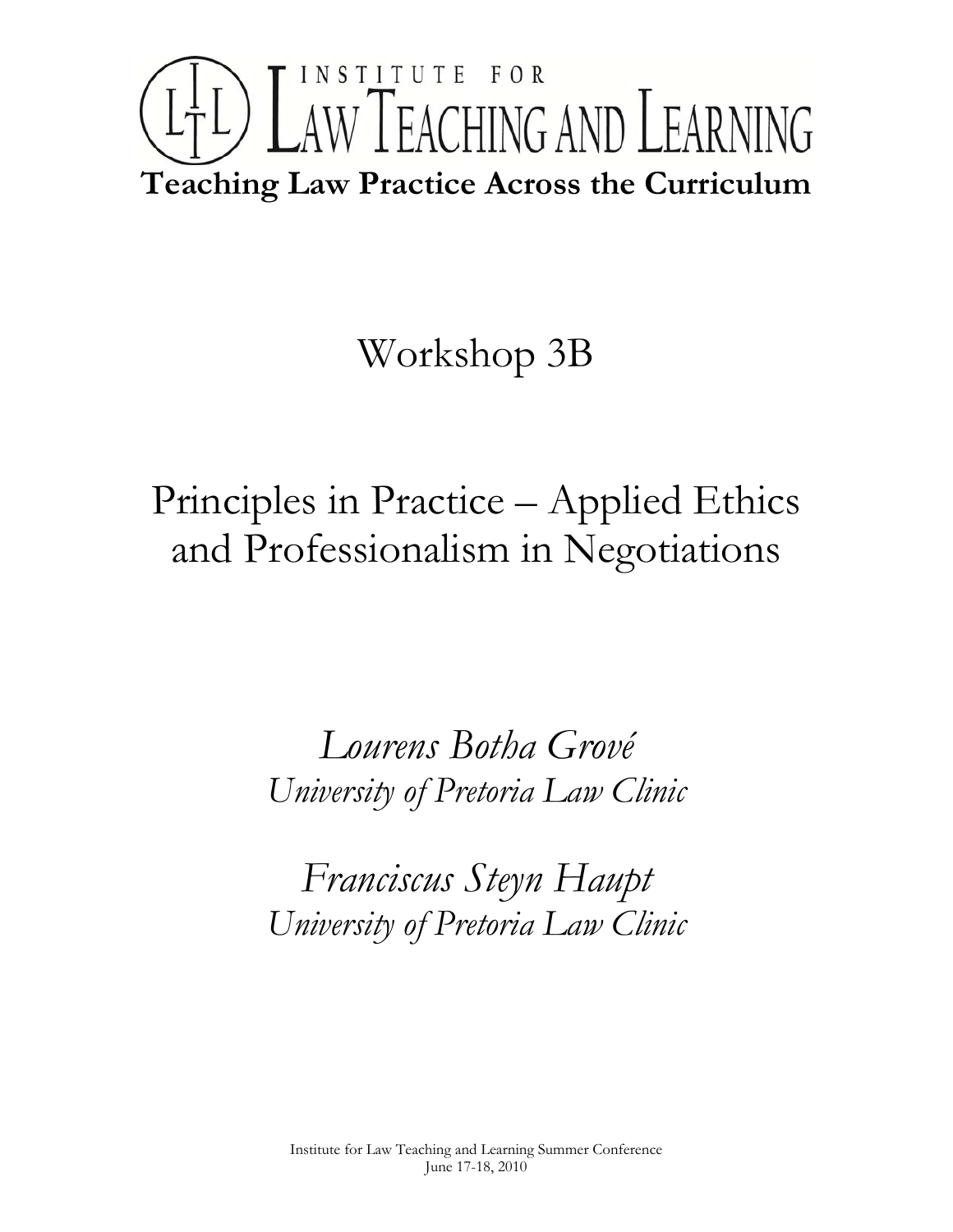## An Introduction to Negotiation Skills – Fundamental **Concepts**

"If you want a hamster, you start by asking for a pony" – Annabel, age 6, posted on the internet

## Preparing for Negotiations

- **Information Gathering**
- **Establish goals**
- **Unknown information**



2

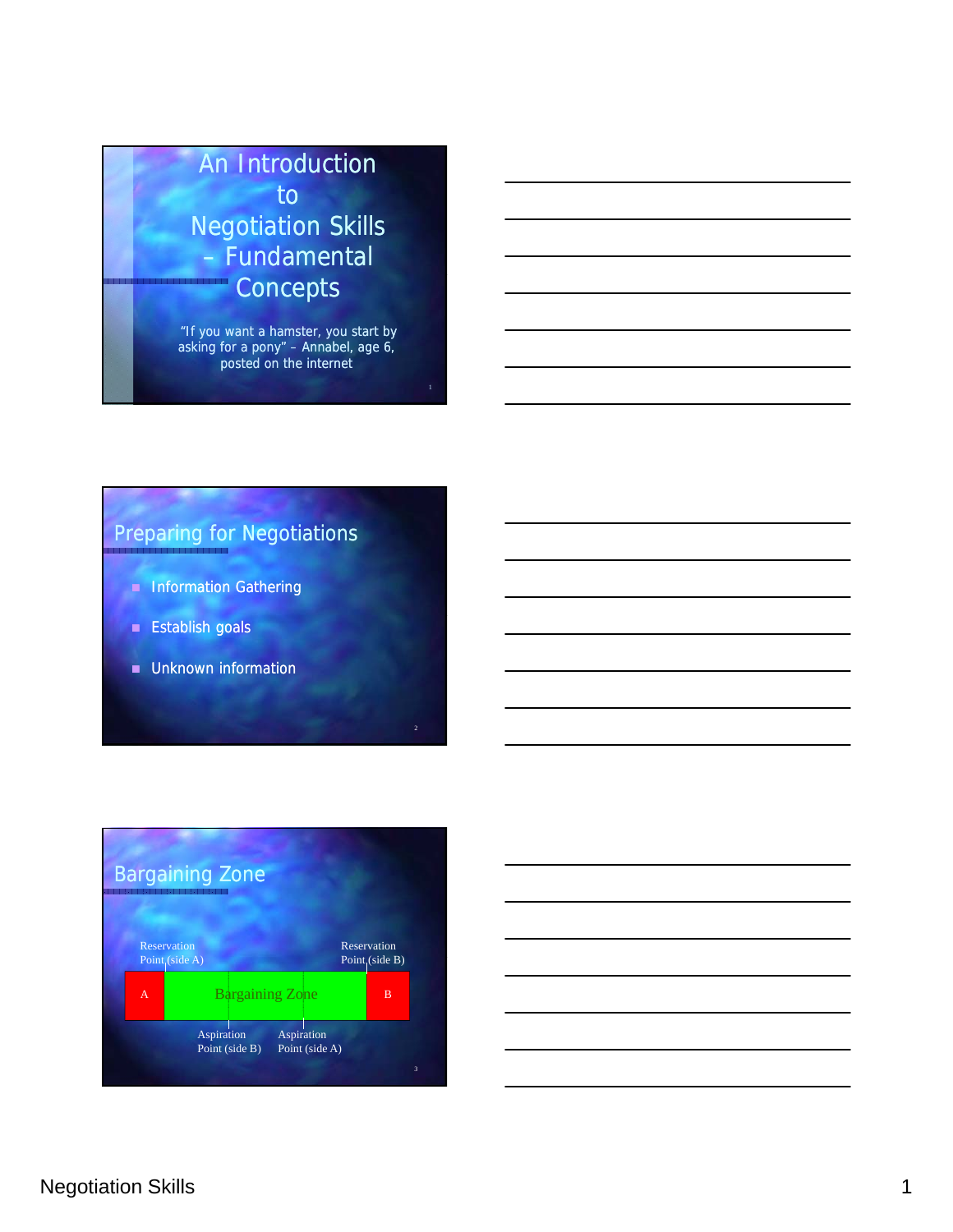



## Reservation Points / Prices

- **E** "Line in the sand"
- **Everyone has RP**
- Not static

## Common factors affecting RP

5

6

- Alternatives to agreement
- Preferences for reaching agreement Preferences for reaching
- **Estimate of the probability of future** events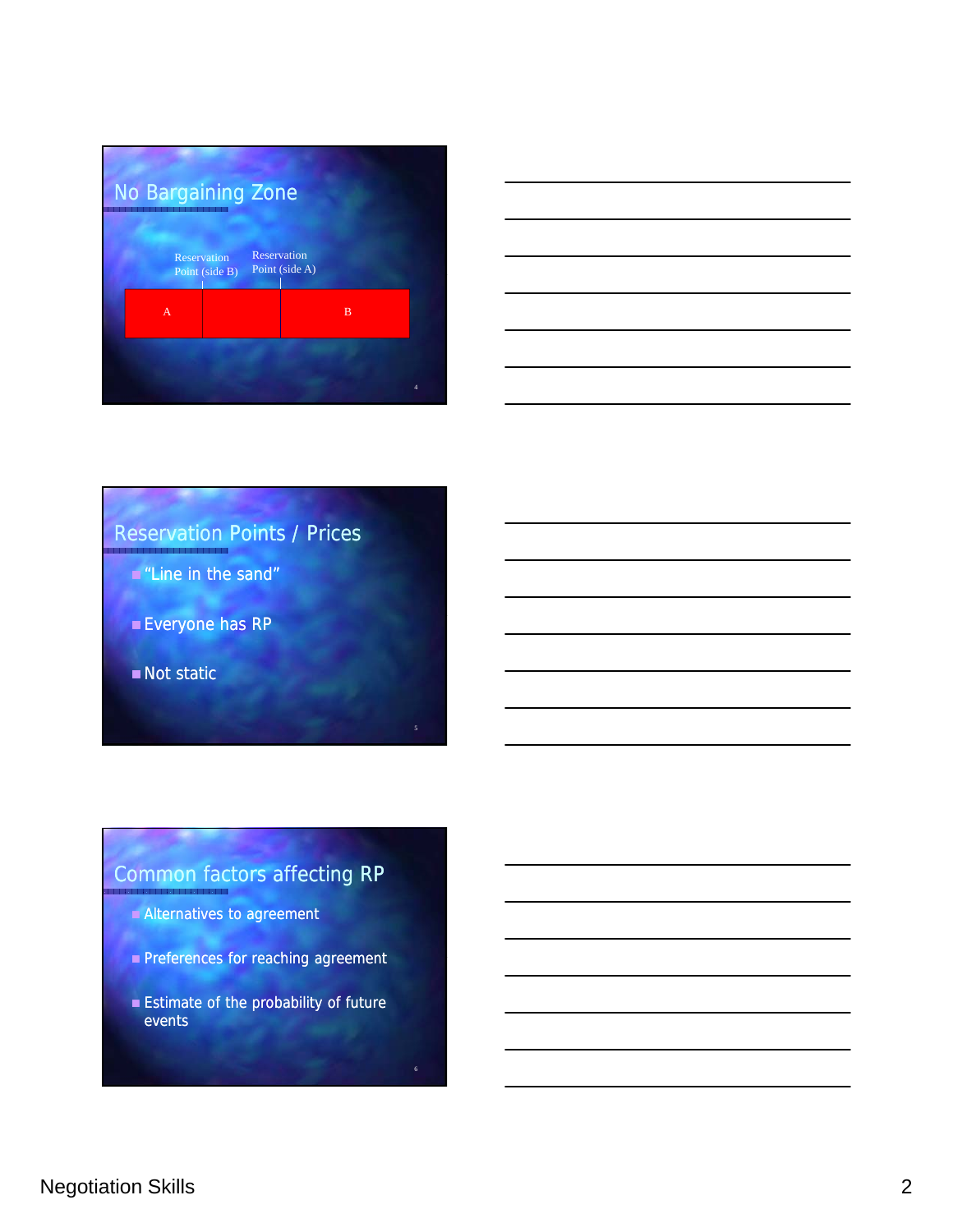## Common factors affecting RP

- Risk tolerance
- Value party attaches to time Value party attaches to
- Transaction costs
- **Effect reaching agreement has on** future relationships / opportunities

#### **BATNA**

- **E** "Best alternative to a negotiated
- agreement"
- $\blacksquare$  Often both sides' BATNA = going to court
- Same BATNA <> value for different parties

8

Indirect costs & transaction costs

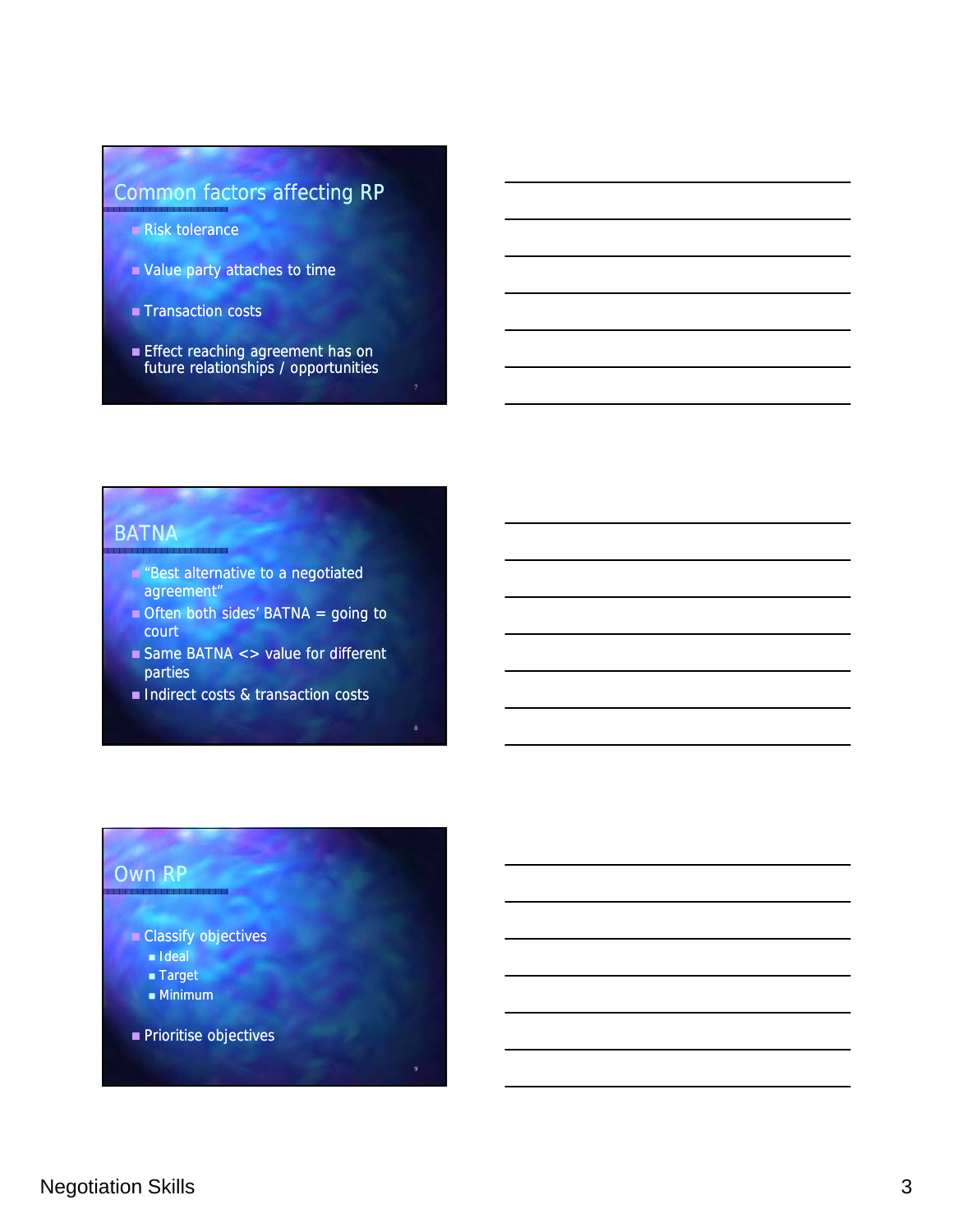## Opposing Side's RP

- **Means goals vs end goals**
- **Strength of position**
- **Perceptions of opposing party**

## Goal / Aspiration Points

- Do your best" approach
- Specific, concrete goal Specific, concrete
- **Prospect theory**
- **Estimate opposing side's RP**
- Be careful of "cold war"

#### Risk Tolerance

- **Individuals usually risk averse**
- **Declining marginal utility of money**
- **Uncertain BATNA vs. certain settlement**
- **Repeat player"** risk neutrality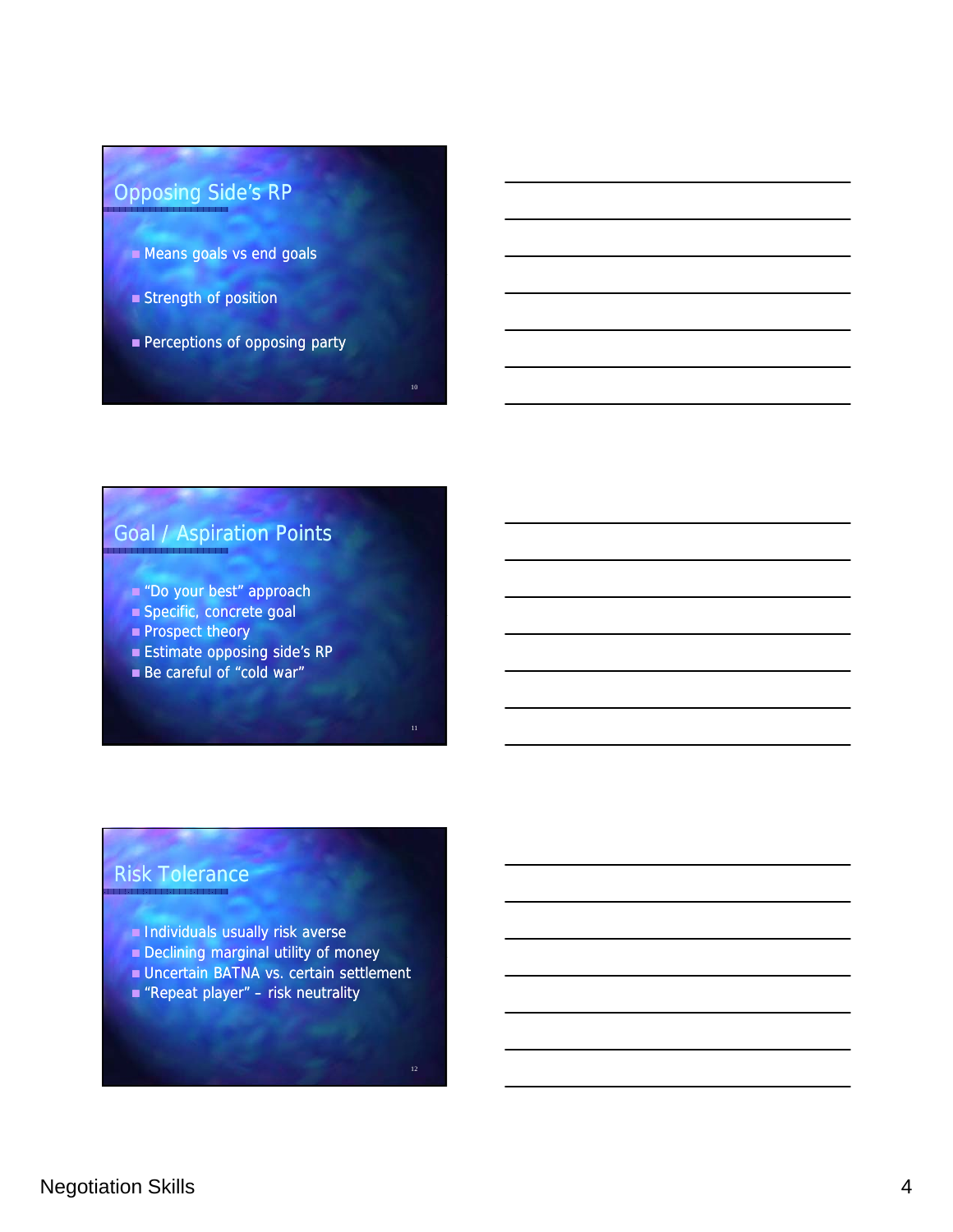| <b>Decision Trees: Tree</b>            |                                                |  |                                                 |  |                            |  |  |                                            |  |  |
|----------------------------------------|------------------------------------------------|--|-------------------------------------------------|--|----------------------------|--|--|--------------------------------------------|--|--|
|                                        |                                                |  |                                                 |  | Litigation<br>R 73 000 (7) |  |  |                                            |  |  |
|                                        |                                                |  |                                                 |  |                            |  |  |                                            |  |  |
| Forfeiture of benefits<br>R 73 000 (5) |                                                |  |                                                 |  |                            |  |  | Non-forfeiture of benefits<br>R 50 000 (6) |  |  |
|                                        |                                                |  |                                                 |  |                            |  |  |                                            |  |  |
|                                        |                                                |  | Opposed<br>90%                                  |  | Unopposed<br>10%           |  |  | Unopposed<br>100%                          |  |  |
|                                        |                                                |  | R 63 000 (3)                                    |  | R 10 000 (4)               |  |  | R 50 000                                   |  |  |
|                                        |                                                |  |                                                 |  |                            |  |  |                                            |  |  |
|                                        |                                                |  | Extra cost: R10 000                             |  | R 100 000                  |  |  |                                            |  |  |
|                                        |                                                |  |                                                 |  |                            |  |  |                                            |  |  |
|                                        | Successful<br>60%<br>R 100 000<br>R 60 000 (1) |  | Unsuccessful<br>40%<br>R 50 000<br>R 20 000 (2) |  | Joint estate aspect        |  |  | 13                                         |  |  |



### Negotiation Strategies, Styles and Tactics

- Competitive endeavour
- Understand all activities as attempts to: Understand all activities as attempts
	- **I**dentify bargaining zone
	- **Expand bargaining zone**
	- Capture territory in bargaining zone
	- Find agreement on specific deal point

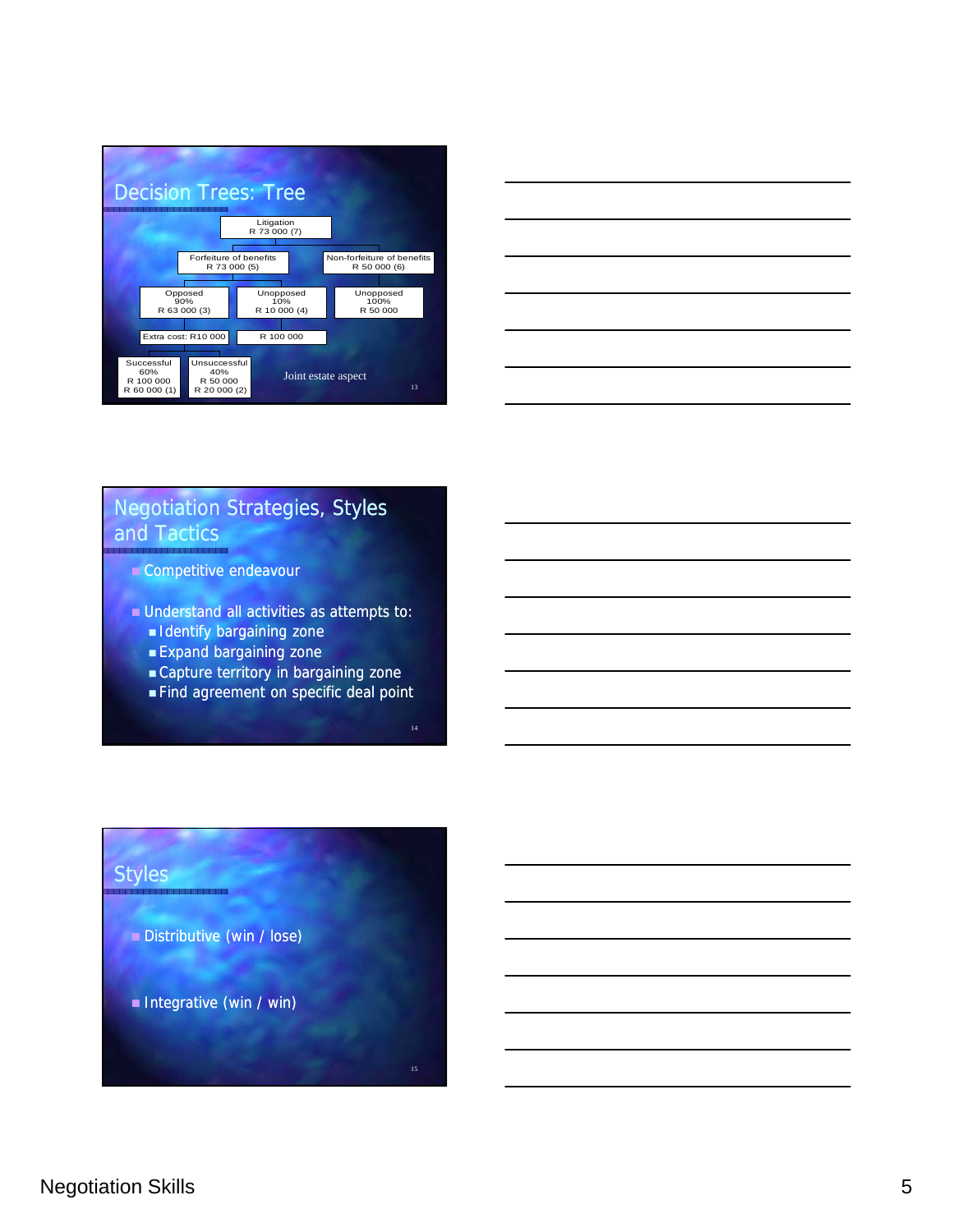## Approach regardless of style

- Small concessions / reciprocity
- $\blacksquare$  Pre-empt objections
- Don't give the other side ideas

#### Listening Skills

- **Nore asking, less telling**
- Take notes
- **Example 1** Listen for points of disagreement AND points of agreement
- **Effect of silence**
- Give information to persuade
- Don't give the other side ideas

## Towards Creative Agreements

- Not only items court would award
- "Common practice"
- Not always "zero-sum"
- **Means goals vs end goals**
- **Fight for interests, not positions**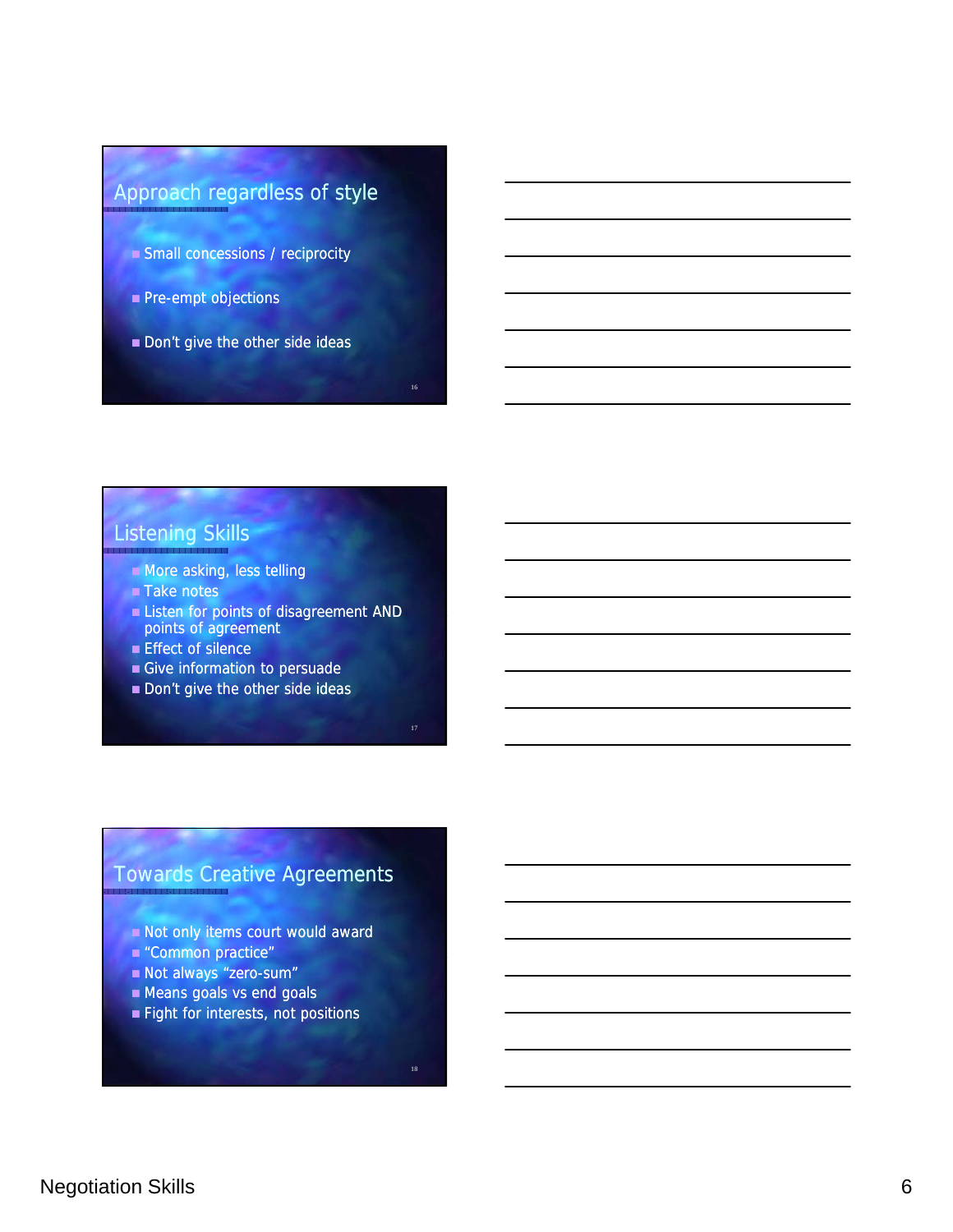## Example: Opening Position

- **Inherently reveals information**
- **Influence other side**
- **Tough opening position**
- Shock opening: strong / weak case

### Example: Opening Position

- **First offer normally**  $\lt$  **> last offer**
- Standard terms and contracts = opening position opening position
- Identify other sides' "nonnegotionables"
- Reject uncredible opening position immediately

## Things to Avoid When **Negotiating**

- **I** Ignoring stability of outcome
- Talking too much yourself
- **Just saying "no"**
- Overstating your case
- **Highlighting your own shortcomings**
- Denying obvious weaknesses in your position

Negotiation Skills 7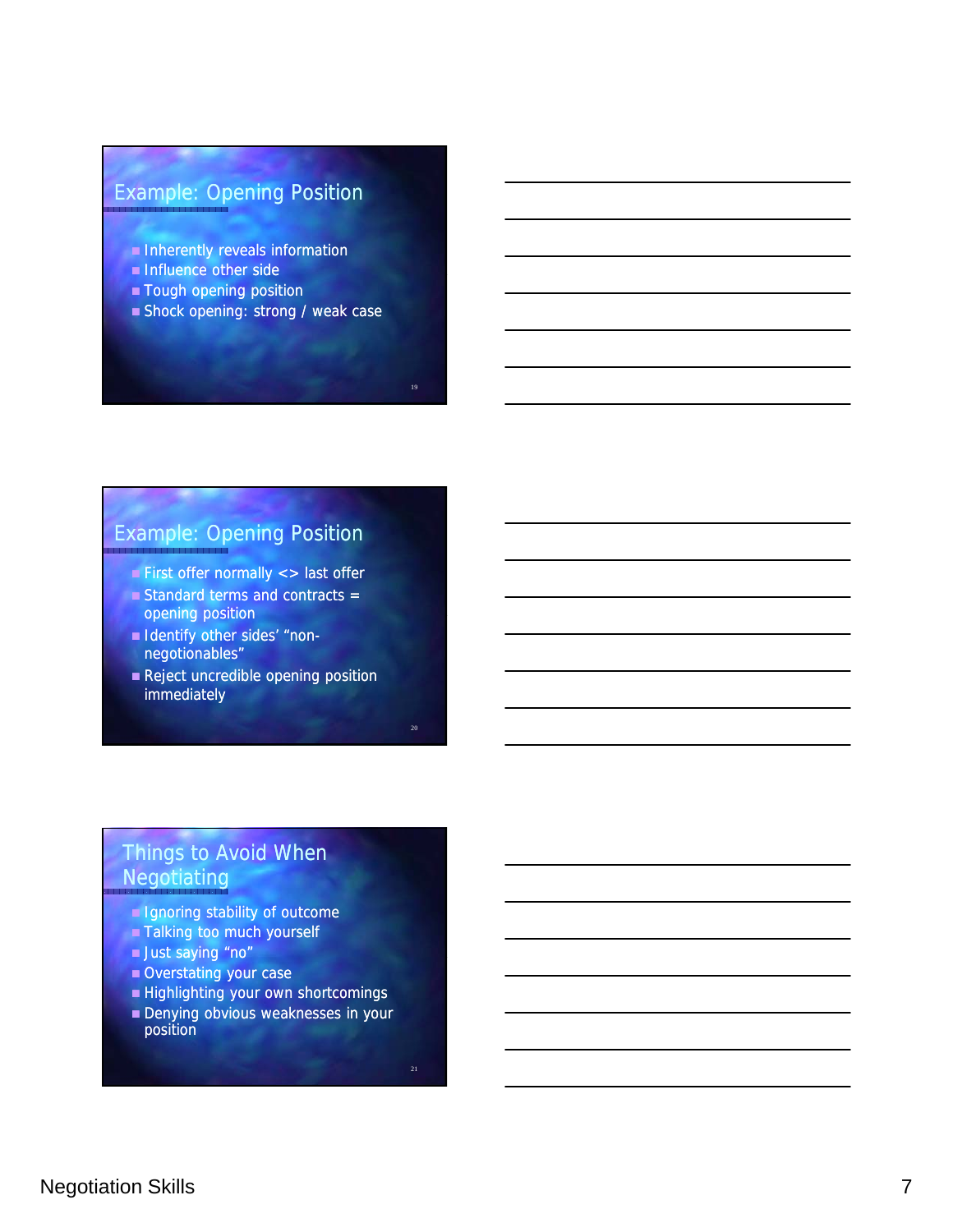



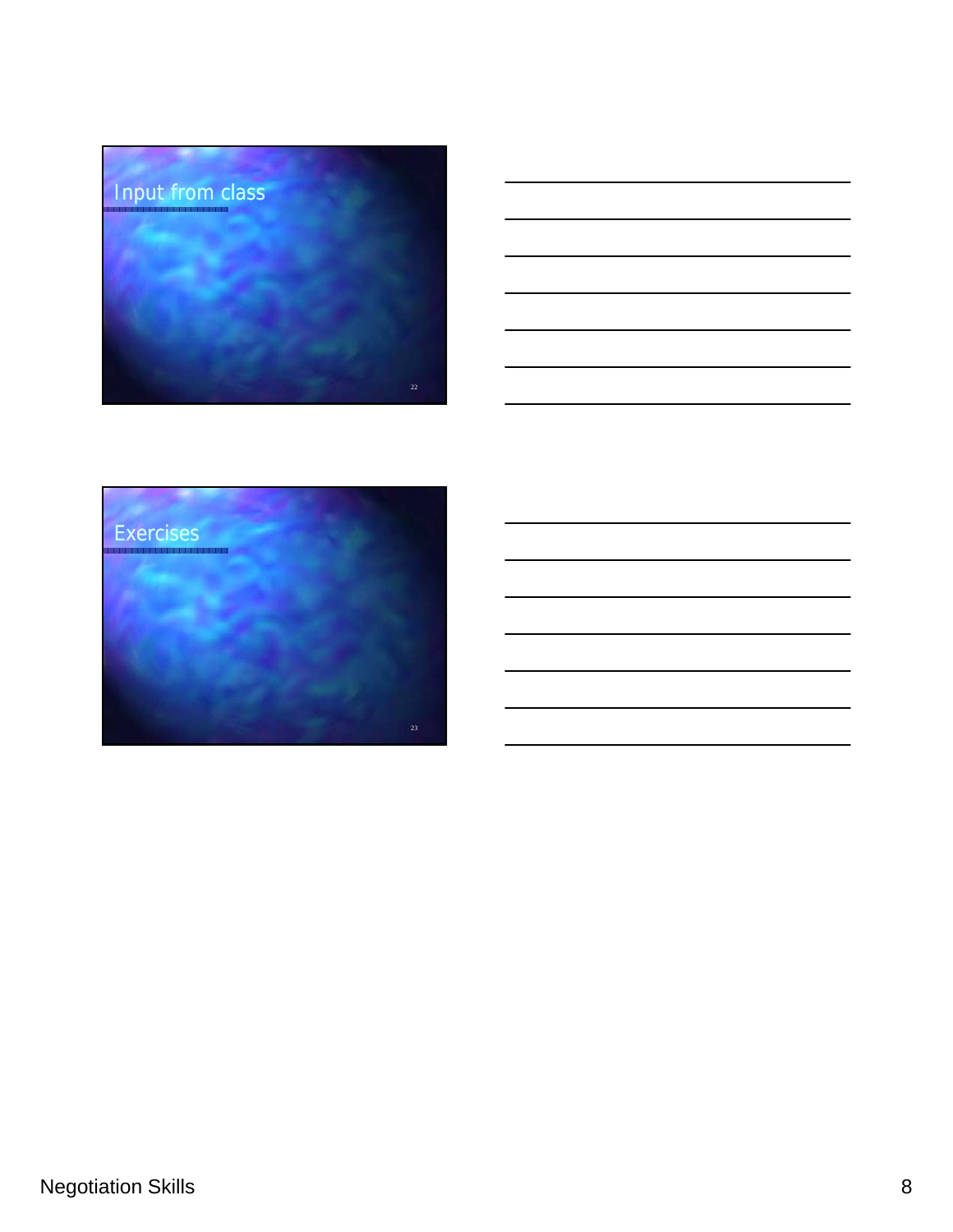### *Exercise 1 Side A*



*Your client, Mr Jones, the owner of erf 1 has just sold the property to a buyer as he is moving to a retirement village. He also owns the adjacent stand (stand 3) which itself cannot be built upon as it is too small. The buyer of stand 1 has indicated that he doesn't really need the adjacent stand (stand 3) but would buy it for R 300 000. The owners of stand 4, Mr & Mrs Smith, had previously expressed interest in stand 3 but nothing came of it. The only other possible buyer, the owner of stand 2, is presently abroad but he is not interested in acquiring stand 3. This is not known to the Smiths. Approach the Smiths and try to sell the stand to them for as much as possible, but for not less than R 300 000.*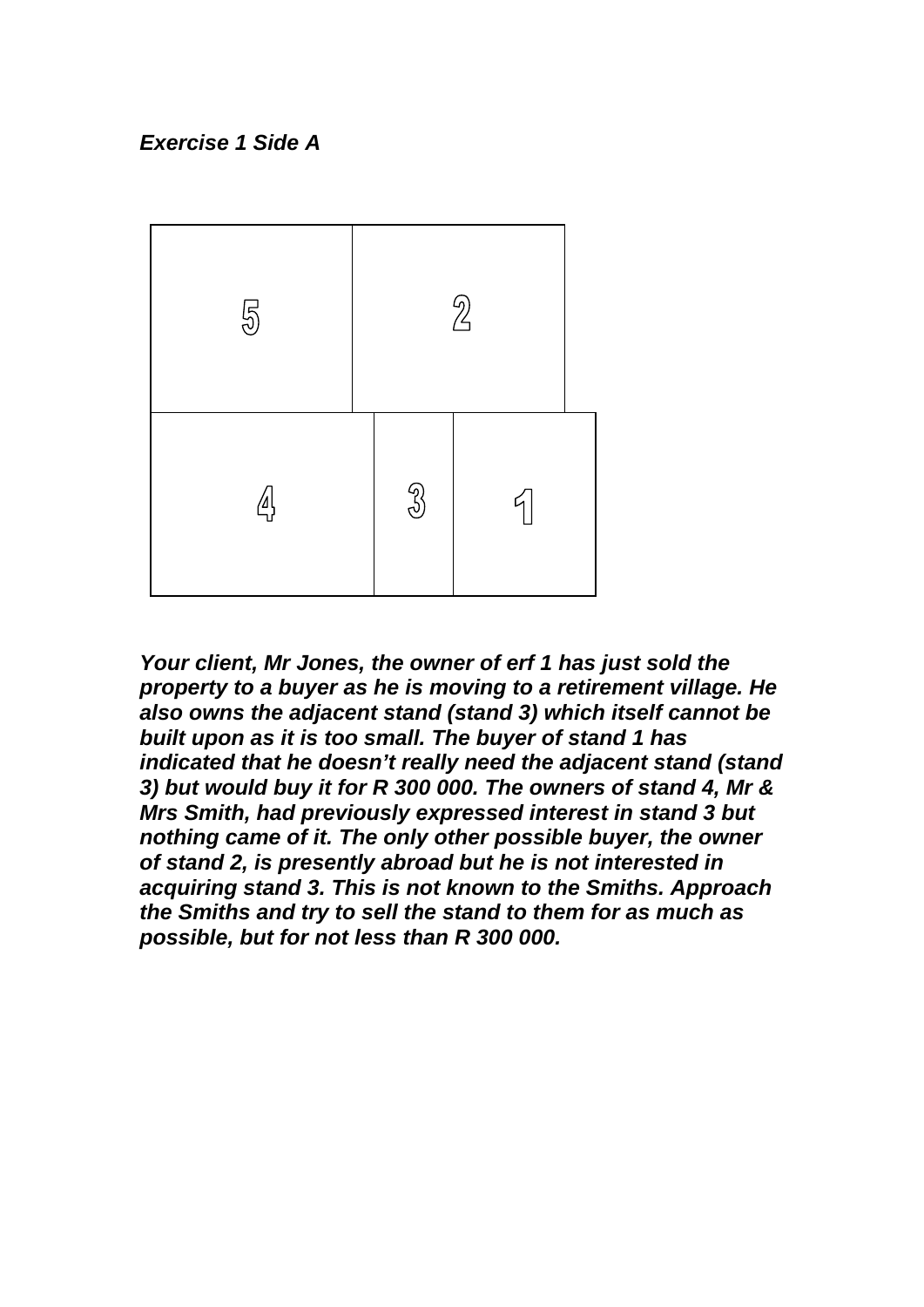#### *Exercise 2 Side A*

Your client is Mr. Julius Jeppe, a partner in the biggest law firm in Durban, who is also in charge of human resources at the firm. He plays a prominent role in society and is inter alia chairperson of the ethics committee of the KZN Law Society. He is accused of making certain inappropriate suggestions to a female PA, Linda Grey. She claims that during a performance management interview he told her that while he is satisfied with her job performance her interpersonal relations are not up to scratch. He suggested that she relaxes more and get in touch with her feminine side. She says that he suggested that perhaps she should spend a weekend with him in his beach house at Ballito. She claims that being a very religious & principled person this was a traumatic experience to her. When she objected to his behaviour he informed her that she had just blown her chances of ever becoming a partner and that if she knew what was good for her she would leave. Your client denies this and informs you that he has a good reputation and that 70 female employees can all testify that he has never harassed any of them over the years. He claims that Linda Grey is an overambitions troublemaker. It is your client's opinion that Linda is trying to make his life difficult. He explains that Linda and himself were the two candidates for the position he currently holds and that she is jealous about him getting the position. He was advised by his partners that the firm cannot possibly afford the bad publicity that a court case based on discrimination, harassment and constructive dismissal of a female employee would bring about. He has a mandate to settle the matter by way of negotiations for as little as possible with a maximum of R 150 000 severance pay (which equals her annual salary) on condition that the details of the settlement remains confidential.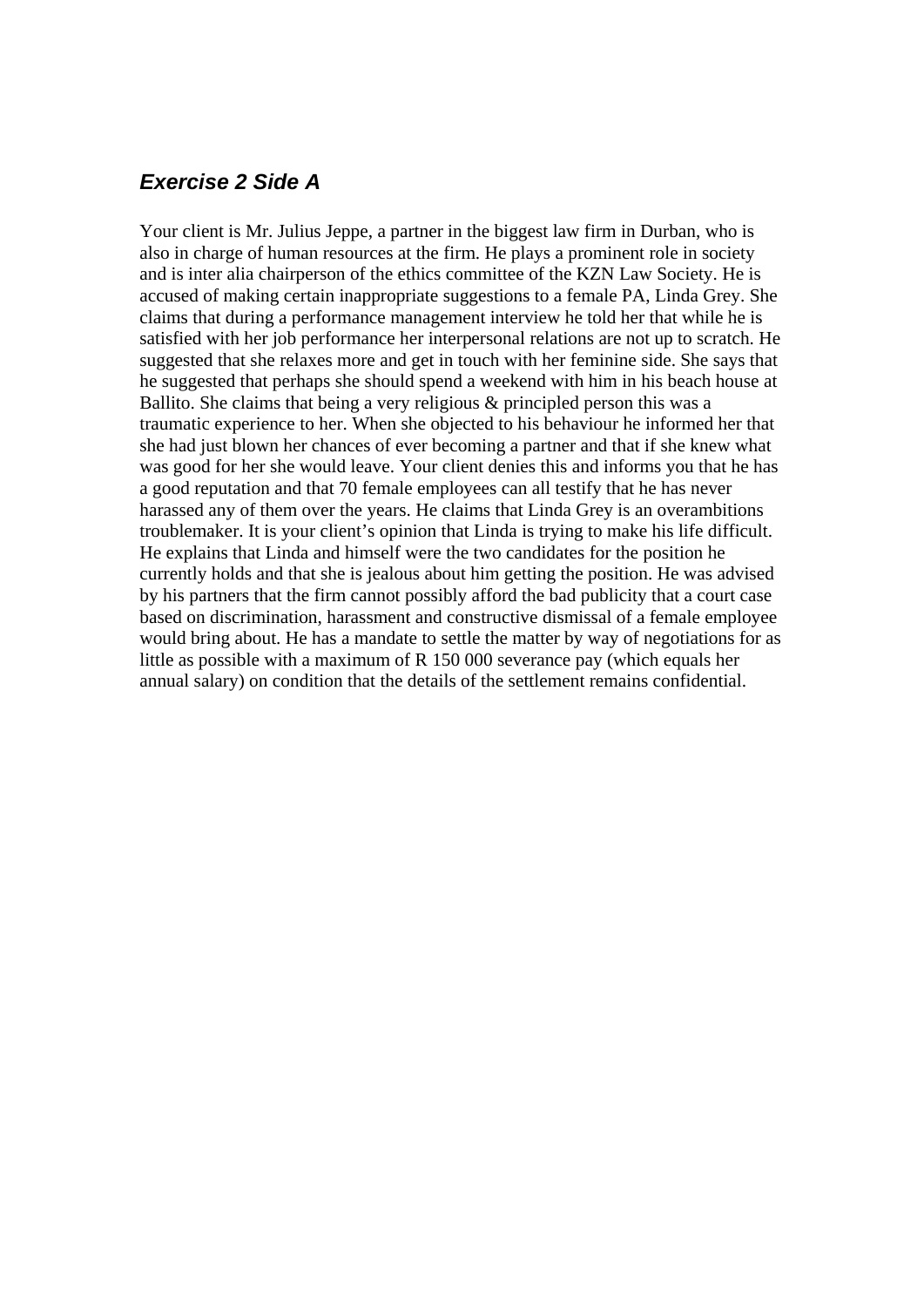#### *Exercise 1 Side B*



Your clients, Mr & Mrs Smith, the owners of stand 4, has inherited an amount of R 1 500 000 from an aunt and they are now in the position to upgrade and add to their home – a long awaited ideal. They have been informed by their architect that it would be great if they could acquire stand 3, but that they should not pay too much as the more they pay for stand 3 the less money there will be for the building improvements. They are aware of the fact that the new buyer of stand 1 has offered R 300 000 to the owner of stand 1, which was apparently refused. The owner of stand 2, who is presently overseas, may also be interested in acquiring stand 3 as he previously expressed a wish to acquire the stand. Stand 3 is too small to be sold to anybody other than the owners of stands 1, 4 or 2 as it is too small to be utilized independently. Try to buy stand 3 for as little as possible. Bear in mind that the quote for the intended alterations to their existing home on stand 4 amounts to approximately R 800 000.